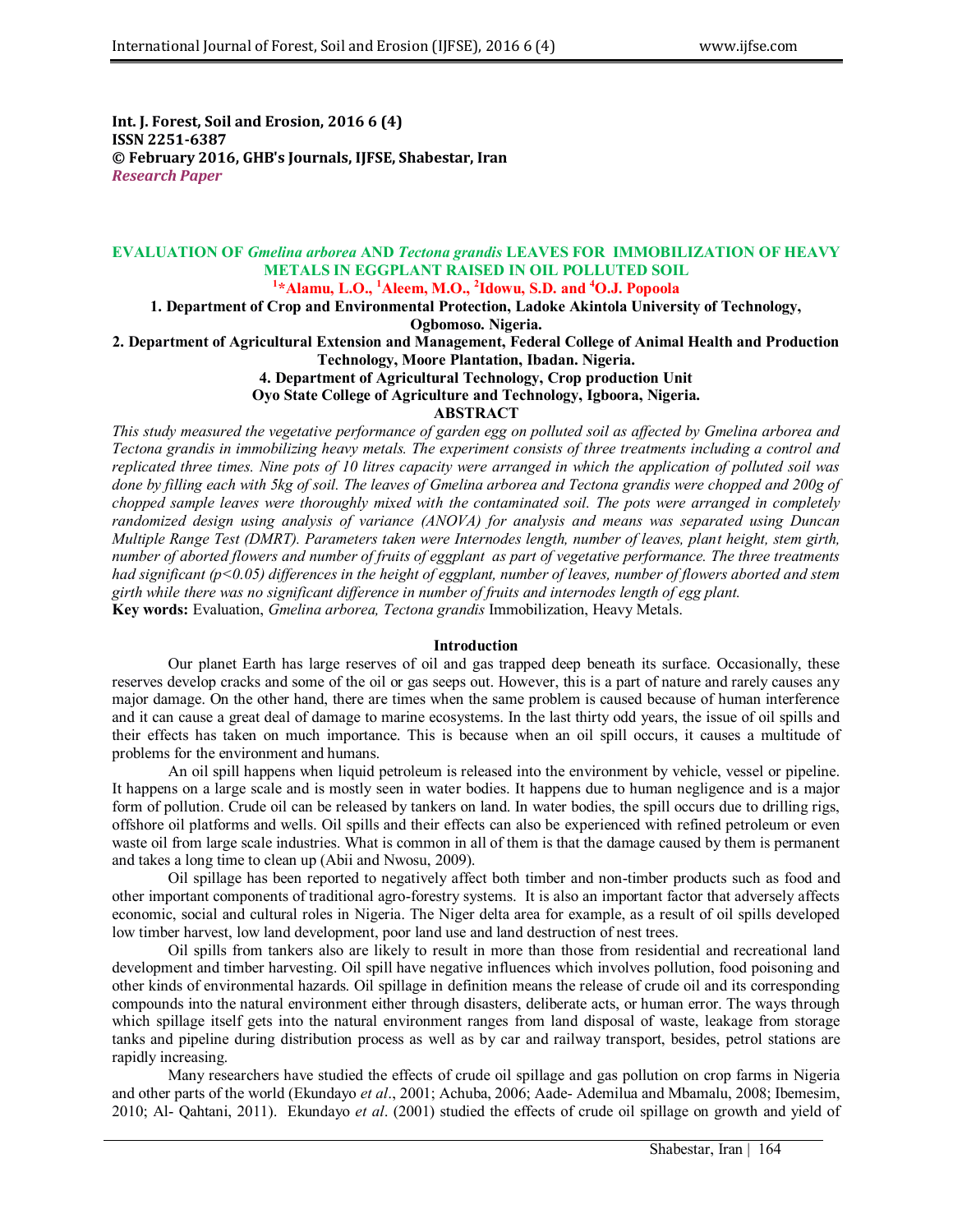crops using maize (Zea mays L.) as the test crop in soil of Midwestern Nigeria. Their results showed that in crude oil polluted soils, germination was delayed and the germination percentage was significantly affected by oil pollution.

Al-Qahtani (2011) carried out an experiment to determine the effects of oil refinery sludge on plant growth and soil properties. The results of the effect of oil refinery sludge on Vinca rosea (*Catharonthus roseus*) and soil chemical composition showed that the dry matter yield decreased significantly with increasing application of sludge and the decrease in yield was significant. Soil salinity showed slight increases with the application of oil refinery sludge.

This study is therefore designed to determine the effect of oil spillage on the germination and fruitivity of crops using *Gmelina* arborea and *Tectona grandis* as treatment samples with special emphasis on African Garden egg (*Solanium marcrocarpon*) as the test crop.

*G. arborea* is a fast growing tree which occur almost all over the world; it occurs naturally throughout the part of India at altitude up to 1500meters, it occurs extensively from the Ravi eastwards in the sub- Himalayan tracts, common throughout Assam and adjoining areas of Northern West and Southern Indian. It occurs naturally in Myanmar, Thailand, Laos, Cambodia, Vietnaam and in Southern provinces of China and has been planted extensively in Sierra Leone, Nigeria and Malaysia.

*Gmelina* most common occurs in West Bengal forests in mixed forest. Estimated to range from Tropical Very Dry to Wet through Subtropical Very Dry to Wet Forest Life Zones, *Gmelina* is reported to tolerate annual precipitation of 7 to 45 dm, annual temperature of 20 to 26°C, and pH of 6 to 8. It can tolerate a 6–7-month dry season. Grows on many soils, acidic laterites to calcareous loams, doing poorly on thin or poor soils with hardpan, dry sands, or heavily leached acidic soils.

*Tectona grandis* is one of three species in the genus *Tectona*. The other two species, *T. hamiltoniana* and *T. philippinensis*, are endemics with relatively small native distributions in Myanmar and the Philippines, respectively. *Tectona grandis* is native to India, Indonesia, Myanmar, northern Thailand, and northwestern Laos. *Tectona grandis* is found in a variety of habitats and climatic conditions from arid areas with only 500 mm of rain per year to very moist forests with up to 5,000 mm of rain per year. Typically, though, the annual rainfall in areas where teak grows averages 1,250-1,650 mm with a 3-5 month dry season.

*S. macrocarpon* has a large cultivar variety. It grows in areas of high rainfall found in the tropical and humid regions of West and Central Africa, South-East Asia, South America and the Caribbean. Some cultivars can be found in the savanna and semi-arid region of Northern Ghana, Burkina Faso and their neighboring countries. The cultivars grown there consist of plants with small leaves and fruit. The fruit cultivars are only able to grow in humid coastal areas. *S*. *macrocarpon* can occasionally be found at higher altitudes but have a slower growth rate and are more robust. *S. macrocarpon* reproduces mostly by self-pollination.

#### **Materials and Methods**

The experiment was sited at the Teaching and Research Farms of Ladoke Akintola University of Technology, Ogbomoso, Oyo State, Nigeria, which falls within the Southern Guinea Savannah Agro-ecological zone of Nigeria. Ogbomoso lies between Longitude  $4^0$  10'E and Latitude  $8^0$  10N. This location is found to be cold and dry from November to March and then warm and moist from April to October. It is characterized by bimodal rainfall distribution whereby the early rainy season starts in late March and ends in late July/early August, followed by a short dry spell in August and finally the late rainy season from August to November. The annual mean rainfall is between 1150 mm and 1250 (Olaniyi*,* 2006)**.** 

The test crop, Eggplant (*Solanum macrocarpon*) was obtained from National Horticultural Research Institute (NIHORT) Ibadan. The tree crop species for amelioration are the leaves of *Gmelina arborea* and *Tectona grandis* was used as treatment in the course of the experimentation. The test soil was an oil polluted sample which was collected from Burutu Local Government, Warri, Nigeria. The collected soil sample was filled into the plastic pots with 5kg of soil after a thorough mixture of 200g of the chopped treatment sample leaves.

All together, there were three treatments (soil+*Tectona grandis* leaves, soil+*Gmelina arborea* leaves) and control replicated three times. The seeds of the crops were sown simultaneously, at three seeds/pot and later thinned into one/pot after germination. Regular watering was maintained when there was no rainfall. Plots were manually weeded by careful hand pulling of all the emerging weeds from the pots.

Data were collected on seedling growth parameters, included plant height using measuring tape, stem girth with veneer calipers which gave the diameter value and was later converted to circumference using a formula of  $\pi$  D (i.e. 3.142) multiplied by the obtained diameter (D) value, number of fruits per plant, internodes' length and number of leaves. These were measured at 2, 4, 6, 8 and 10 weeks after sowing (WAS). The results obtained from the plants treated with two treatments were compared statistically to those obtained from the control experiments following the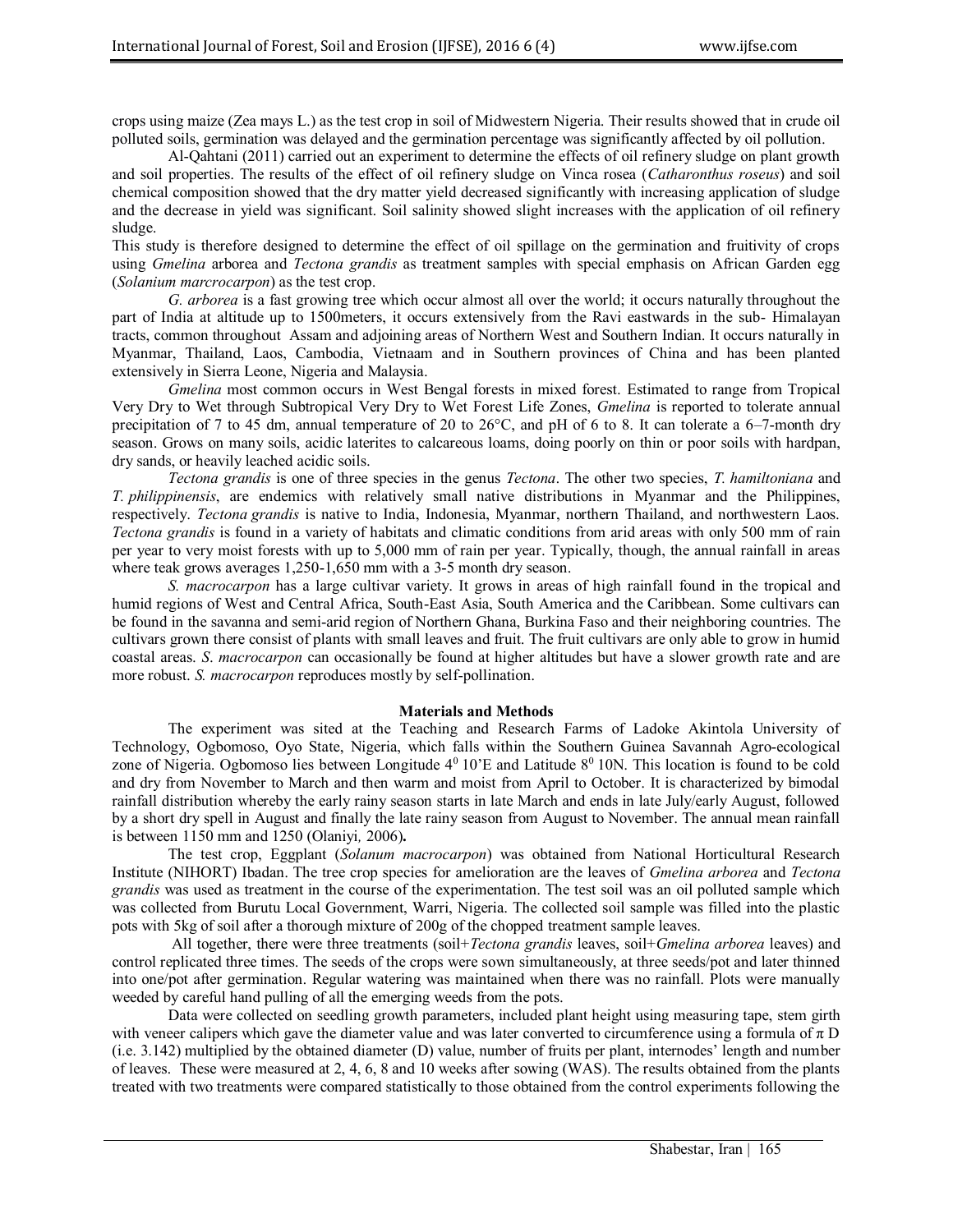procedure of analysis of variance (ANOVA) where differences were observed. Duncan's Multiple Range Test (DMRT), at 5% level of probability, was used to compare differences between the treatment means.

#### **Results**

Effects of *Gmelina Arborea* and *Tectona grandis* on the height of egg plant, at different weeks after transplanting are shown in table 1. At 2 WAT, it was observed that there were no significant different among the treated pot when compared with the control. At 4 WAT it was observed that there were significant ( $p < 0.05$ ) differences among the treated pot *Gmelina arborea* (6.8b) and *Tectona grandis* when compare with untreated pot control (11.0a).

At 10 WAT to 14 WAT significant ( $p < 0.05$ ) differences were observed among the treatments, it was observed that egg plant treated with *Tectona grandis* was significantly taller than *Gmelina arborea* and control excepts at 6 WAT and 8 WAT that no significant different was observed but *Tectona grandis* recorded higher value (13.3 and 14.1) respectively than *Gmelina aborea* and control (Table 1).

As with the plant height, the treatments had effect on the number of leaves, number of fruits, number of fruit aborted, stem girt and lent of internodes. The result obtained from the treated plants on the number of leaves, number of fruits, number of fruit aborted, stem girt and lent of internodes were similar over the periods of monitoring except at 10 WAT to 14 WAT where the two treatment were significantly ( $p < 0.05$ ) different with respect to number of leaves (Table 2). However, *Tectona grandis* also significantly (p < 0.05) different 10 WAt, and 12 WAT to 14 WAT in respect to number of fruit aborted and stem girt respectively (Table 3, 4, 5 and 6).

In the uptake of heavy metals, uptake of cadmium, lead and zinc were determined. The treatments however had detrimental effects on the uptake of heavy metals both in the egg-plant leaves and fruits as these treatments had reduced values but lead and zinc is more pronounced in the leaves of egg-plant treated with both treatments but cadmium was more pronounced in the fruits of egg-plant treated with *Tectona grandis* leaves and zinc was more pronounced in the egg-plant fruits treated with *Gmeina arborea* leaves (Table 7).

#### **Discussion and Conclusion**

Polluted soils are toxic to egg plant at higher concentration while it favours plant at developmental stage at lower or minute concentration. Rate of polluted soil cannot be eradicated totally but can be checked and reduced to a minimal level if proper check and controls are put in place. Some historical disasters from oil spill are more informative than others in making predictions and amelioration of the effects of spill on the soil (Stephanie *et al*., 2014). Polluted soils have a highly damaging effect on the microbes in the soil which are supposed to increase the germination process and the enzymatic process in the soil for the enhancement of the growth and development. Farmers in the area of Niger Delta can ameliorate the effect of pollution by immobilizing heavy metals in the soil with the use of leaves of *Gmelina arborea.* This study is a precursor that can be employed by vegetable farmers in polluted soils. Reducing heavy metal intake will help in cleansing the soil as well as making the farm products safe for consumption. Natural processes such as oil-eating bacteria and wave action can help to disperse and degrade oil and may be more effective than human efforts. From an ecological point of view, cleanup intervention is advisable only in situations when the continued persistence of oil on the shoreline poses a greater threat than the adverse effect of the cleanup technique on the environment (American Petroleum Institute, 1985)

#### **REFRENCES**

- Aade Ademilua O.E, Mbamalu .J. (2008). The growth and development of Phaseolus vulgaris L. Under petrol and diesel oil polluted water irrigation. Res. J. Environ. Toxicology. 2(1):27- 34.
- Abii, T.A., and Nwosu, P.C. (2009). "The effect of oil spillage on the soil of Eleme in Rivers State of the Niger Delta area of Nigeria". Research Journal of Environmental Sciences, 3 (3), 316 – 320. Doi: 10.3923/rjes.2009.316.320.URL:http://scialert.net/ab stract/ ?doi=rjes.2009.316.320.
- Achuba, F.I., (2006). "The effects of sublethal concentrations of crude oil on the growth and metabolism of cowpea (Vigna unguicalata) seedlings". The Environmentalist,  $26$  (1), 17-20. DOI: 1007/s10669 – 006-5354-2.
- Al-Qahtani M.R.A (2011). Effect of oil refinery sludge on plant growth and soil properties. Res. J. Environ. Sci. 5(2):187-193.

And oily sludge's by land cultivation, D.M. Shilesky(ed.) resources systems and management association, Northfields, new jersey, pp103-122.

American Petroleum Institute (1985). Oil spillage response: Options for minimizing adverse ecological impacts. American Petroleum Institute, Washington. U.S.A.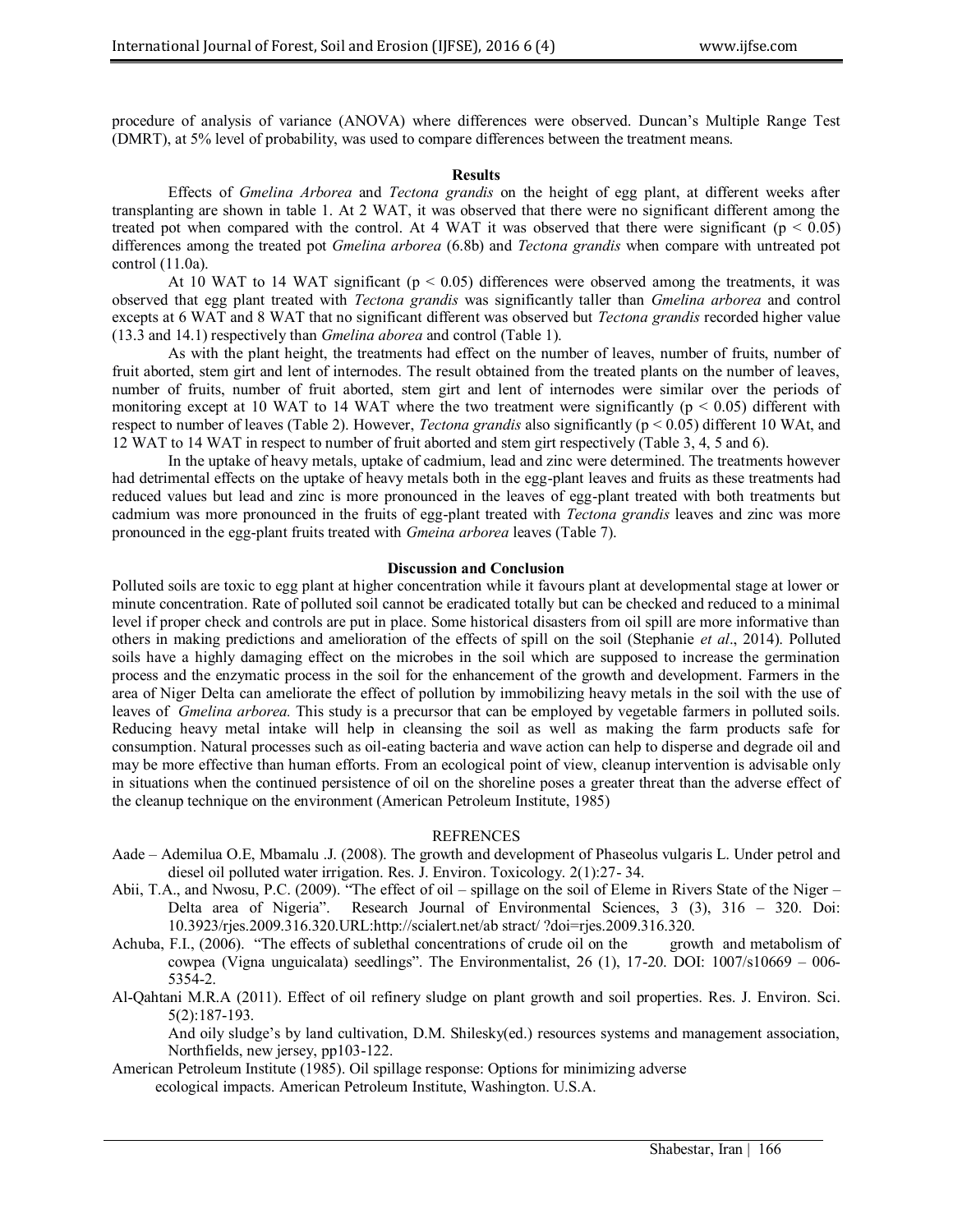- Ekundayo, E.O.; Emede, T.O., and Osayande, D.J. (2001). "Effects of crude oil spillage on growth and yield of maize (Zea mays L.) in soil of Midwestern Nigeria". Plant Food for Human Nutrition (formerly Qualitas Plantum), 56 (4), 313 – 324. DOI: 10.1023/A:1011806706658
- Ibemesim .R.J. (2010). Tolerance and sodium ion relations of Paspalum conjugatum Bergius (Sour grass) to water soluble fractions of crude oil. Res. J. Environ. Sci. 4(4):433-442
- Olaniyi J. O, 2006. Influence of Nitrogen andPhosphorus fertilizer on seed yield and quality of Egusi melon (Citrullus lanatus (thunb) mansf.) in Ogbomoso, Sourthwestern Nigiera. Ph.D Thesis, University of Ibadan, Nigeria. 199Pp.
- Stephanie, E. Chang; Jeremy Stone; Kyle Demes and Marina Piscitelli (2014). Consequences of oil spills: A review and Framework for information Planning. Journal of Ecology and Society. 1(2):26. http//dx.doi.org/10.5751/ES-06406-190226.

#### **Table 1: Effect of** *Gmelina arborea* **and** *Tectona grandis* **on the height of egg plant at different weeks after transplanting.**

| Week after transplanting (WAT) |      |                  |       |       |                   |                   |                   |
|--------------------------------|------|------------------|-------|-------|-------------------|-------------------|-------------------|
|                                | 2    | 4                | 6     | 8     | 10                | 12                | 14                |
| Gmelina arborea                | 6.0a | 6.8 <sub>b</sub> | 9.0a  | 10.8a | 15.3 <sub>b</sub> | 17.7 <sub>b</sub> | 19.0 <sub>b</sub> |
| Tectona grandis                | 7.7a | 10.0ab           | 13.3a | 14.1a | 24.8a             | 32.3a             | 34.6a             |
| Control                        | 7.2a | 11.0a            | 12.8a | 13.5a | 18.2b             | 20.3ab            | 21.5ab            |

Means with the same letter are not significantly different from each other by DMRT at 5%

### **Table 2: Effect of** *Gmelina arborea* **and** *Tectona grandis* **on the number of leaves of egg plant at different weeks after transplanting.**

| Week after transplanting (WAT) |      |      |      |      |                   |                   |                   |
|--------------------------------|------|------|------|------|-------------------|-------------------|-------------------|
|                                | 2    | 4    | 6    | 8    | 10                | 12                | 14                |
| Gmelina arborea                | 3.7a | 5.0a | 6.7a | 8.3a | 10.7 <sub>b</sub> | 13.3 <sub>b</sub> | 16.0 <sub>b</sub> |
| Tectona grandis                | 5.0a | 5.3a | 6.7a | 8.7a | 39.0a             | 41.0a             | 47.7a             |
| Control                        | 4.0a | 6.3a | 7.0a | 8.7a | 14.3 <sub>b</sub> | 15.7 <sub>b</sub> | 17.7 <sub>b</sub> |

Means with the same letter are not significantly different from each other by DMRT at 5%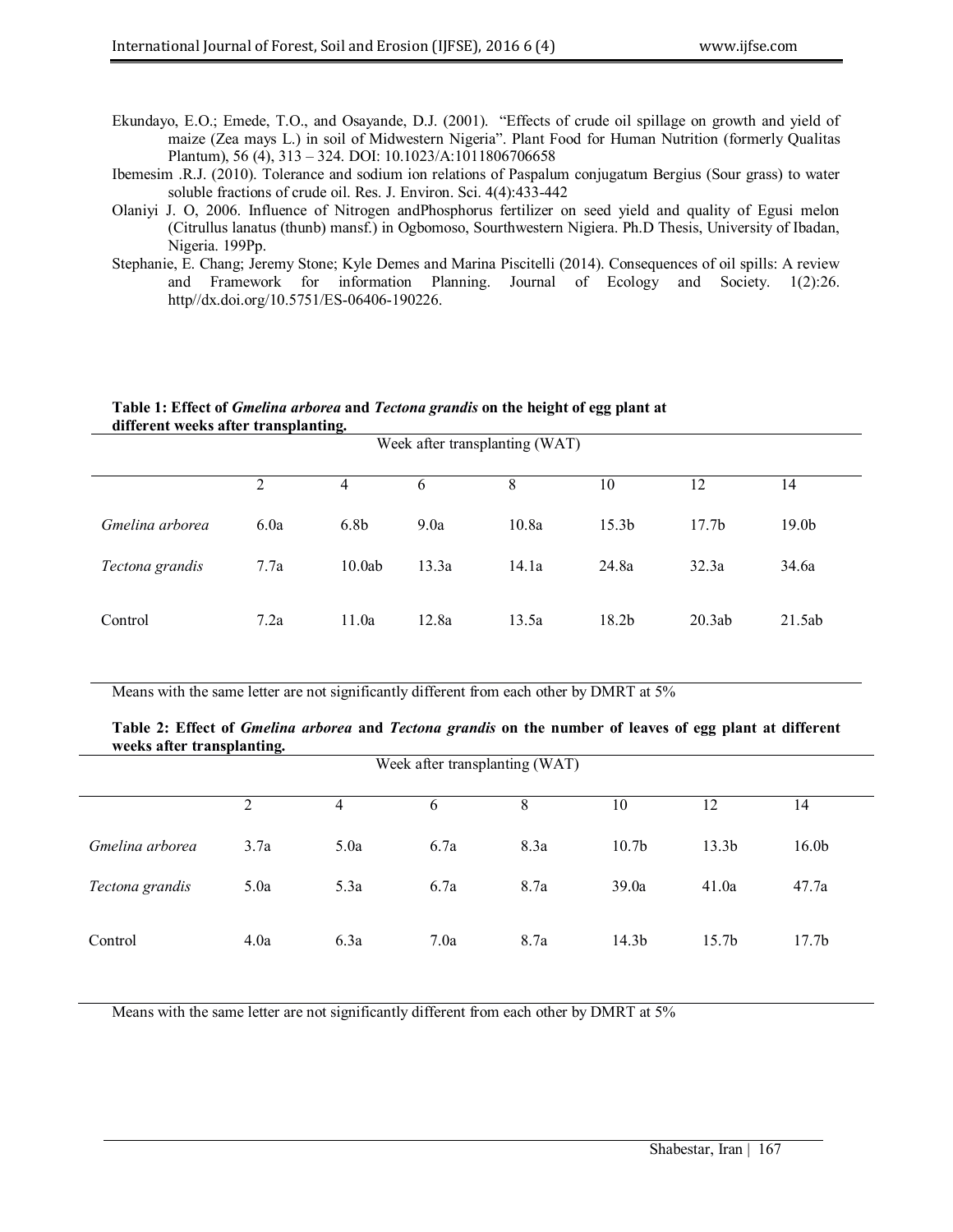| - 29<br>Week after transplanting (WAT) |                |      |      |      |      |      |      |  |
|----------------------------------------|----------------|------|------|------|------|------|------|--|
|                                        | $\overline{2}$ | 4    | 6    | 8    | 10   | 12   | 14   |  |
| Gmelina arborea                        | 0.0a           | 0.0a | 0.0a | 0.0a | 0.0a | 0.3a | 0.3a |  |
| Tectona grandis                        | 0.0a           | 0.0a | 0.0a | 0.0a | 0.0a | 1.3a | 3.3a |  |
| Control                                | 0.0a           | 0.0a | 0.0a | 0.0a | 0.0a | 0.0a | 0.0a |  |

### **Table 3: Effect of** *Gmelina arborea* **and** *Tectona grandis* **on the number of fruits of egg plant at different weeks after transplanting**

Means with the same letter are not significantly different from each other by DMRT at 5%.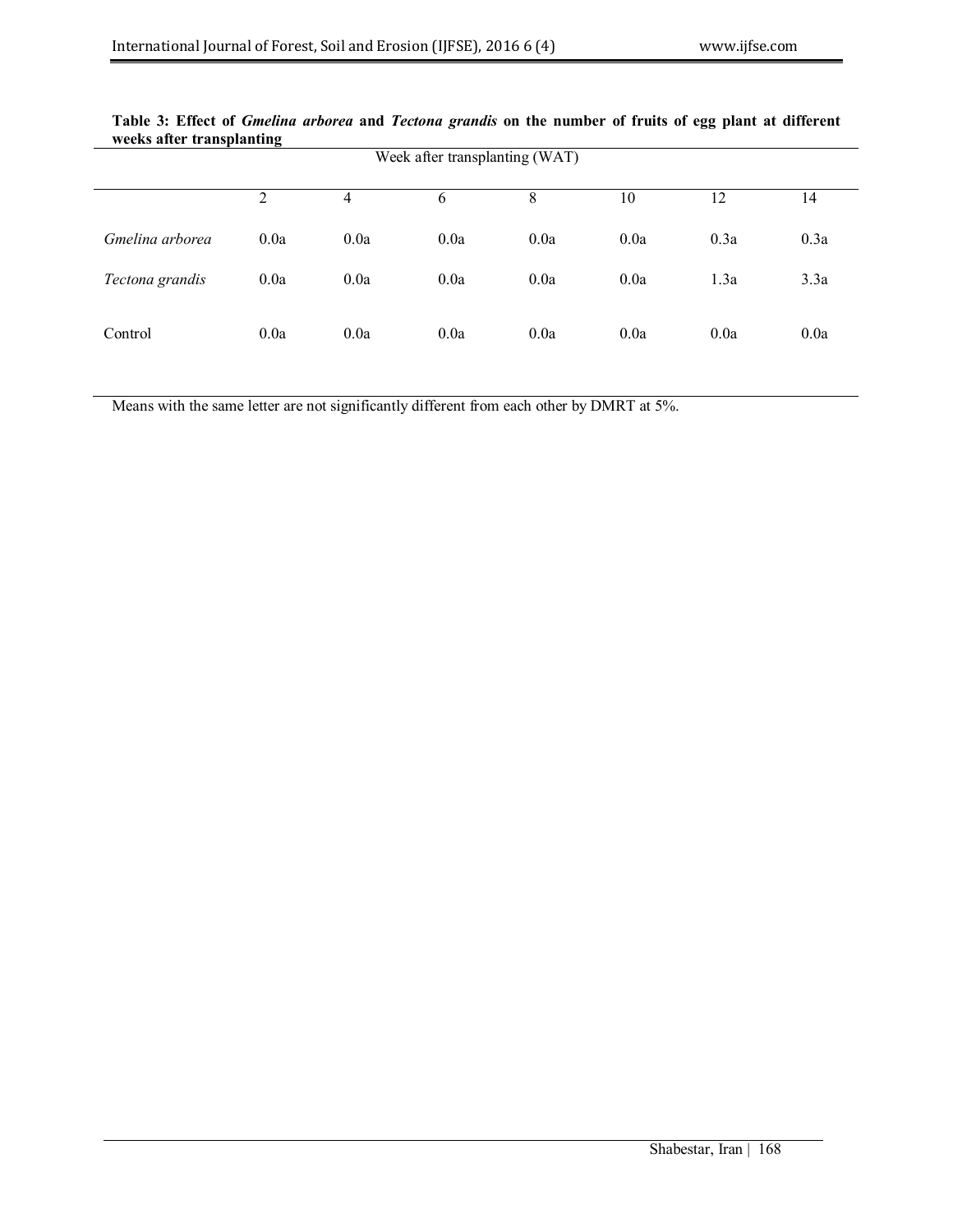### **Table 4: Effect of** *Gmelina arborea* **and** *Tectona grandis* **on the number of flower aborted of egg plant at different weeks after transplanting** Week after transplanting (WAT)

|                 | 2    | 4    | 6    | 8    | 10               | 12   | 14   |
|-----------------|------|------|------|------|------------------|------|------|
| Gmelina arborea | 0.0a | 0.0a | 0.0a | 0.0a | 0.3 <sub>b</sub> | 0.3a | 0.3a |
| Tectona grandis | 0.0a | 0.0a | 0.0a | 0.0a | 4.7a             | 4.3a | 1.0a |
| Control         | 0.0a | 0.0a | 0.0a | 0.0a | 0.0 <sub>b</sub> | 0.0a | 0.0a |

Mean of the same letter are not significantly different from each other by DMRT at 5%

### **Table 5: Effect of** *Gmelina arborea* **and** *Tectona grandis* **on stem girth of egg plant at different weeks after transplanting**

**Week after transplanting (WAT)**

|                 | ↑    | 4    | b    | 8    | 10   | 12               | 14               |
|-----------------|------|------|------|------|------|------------------|------------------|
| Gmelina arborea | 0.0a | 0.0a | 0.0a | 0.0a | 0.0a | 0.3ab            | 0.3 <sub>b</sub> |
| Tectona grandis | 0.0a | 0.0a | 0.0a | 0.0a | 0.0a | 0.7a             | 0.9a             |
| Control         | 0.0a | 0.0a | 0.0a | 0.0a | 0.0a | 0.2 <sub>b</sub> | 0.5 <sub>b</sub> |

Means with the same letter are not significantly different from each other by DMRT at 5%